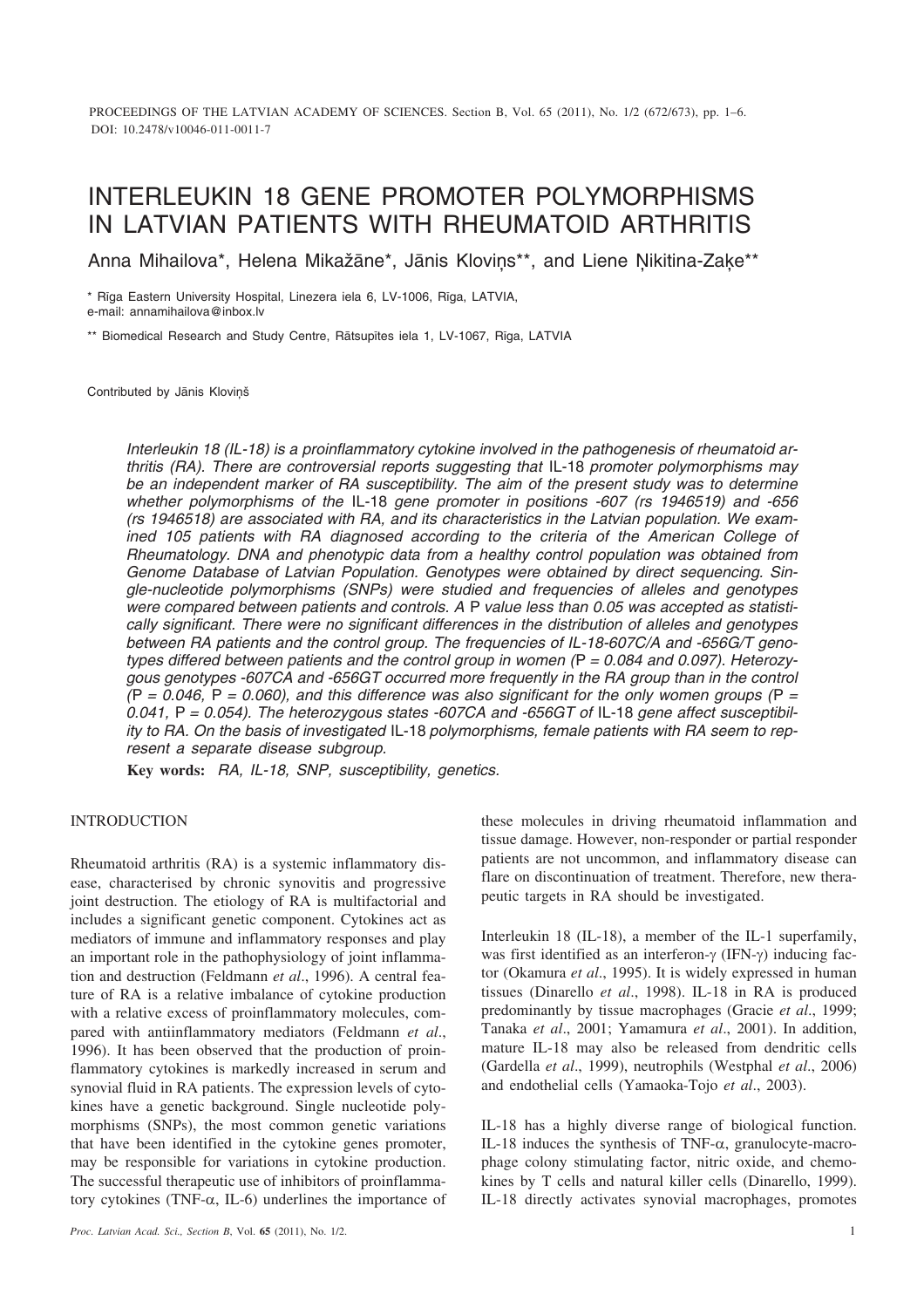production of proinflammatory cytokines such as TNF- $\alpha$ and IL-1 $\beta$  (Gracie *et al.*, 1999), induces the production of hemokines and expression of adhesion molecules by synovial fibroblasts (Morel *et al*., 2001; 2002), and stimulates angiogenesis (Park *et al*., 2001). IL18 indirectly stimulates osteoklastogenesis through upregulation of membrane bound receptor activator of NFkB ligand (RANKL) production from RA synovial T cells or through induction of TNF- $\alpha$ , IL-1 $\beta$  and IL-6 (Dai *et al.*, 2004).

IL-18 has been found in synovial tissue, and enhanced levels of IL-18 were observed in the serum and in the joint of RA patients (Gracie *et al*., 1999). Serum and synovial fluid IL-18 levels as well as synovial tissue IL-18 expression were correlated with disease activity parameters (erythrocyte sedimentation rate (ESR), serum C-reactive protein (CRP), and Disease Activity Score (DAS 28) ) (Yamamura *et al*., 2001; Joosten *et al*., 2003; Rooney *et al*., 2004; Petrovic-Rackov *et al*., 2006).

The *IL-18* gene maps to chromosome 11q22.2-q22.3 (Nolan *et al*., 1998). Several single-nucleotide polymorphisms (SNPs) in the promoter region in the *IL-18* gene are present, which may affect IL-18 expression. Allelic variants of cytokine genes associated with promoter gene region polymorphisms do not influence the protein amino acid sequence but can result in changes of cytokine production. The -607 C*/*A SNP is located at the binding sites for CREB transcriptional factors (cAMP response-element binding proteins), and therefore, mutations at this site can influence IL-18 expression and change the production of the cytokine (Giedraitis *et al*., 2001).

The aim of the present study was to examine two *IL-18* gene SNPs in positions -607 (rs 1946519) and -656 (rs 1946518) in the promoter region in relation to the RA susceptibility, activity and severity.

#### MATERIALS AND METHODS

Patient population. A total of 105 patients with established RA (women and men) according to the well-known revised criteria of the American College of Rheumatology (ACR) for RA (Arnett *et al*., 1988) were consecutively recruited into the study during a one-year period. Patients with RA were recruited from the outpatient and inpatient populations in the Rheumatology Department Clinic "Linezers", Rîga Eastern Hospital, Latvia. Informed consent was obtained from all patients.

Evaluation of the patients included a physical examination with a particular focus on the pattern of joint involvement and laboratory analyses. The following data were obtained from the RA patients: age of disease onset, number of tender (TEN) and swollen (SW) joints, visual analogue scale (VAS) of pain and disease activity, physician assessment of disease activity, presence and value of rheumatoid factor (RF) and anti-cyclic-citrullinated peptides (antiCCP) antibodies, C-reactive protein (CRP), erythrocyte sedimentation

rate (ESR), and rentgenological (RTG) stage. The modified disease activity score DAS28 was calculated as described (Prevoo *et al*., 1995). Simple x-rays of the hands and feet were analysed using the Steinbrocker method (Pincus *et al*., 1997). Within the RA group, eight patients lacked evidence of joint erosions on the radiograph (stage I: nonerosive RA) and 97 patients had erosions (stages II–IV: erosive RA; 19 – stage II,  $75$  – stage III, and  $3$  – stage IV). Demographic, clinical, and laboratory characteristics of RA patients are summarised in Table 1.

A total of 242 healthy subjects with similar age and sex distribution were available for the study from Genome Database of Latvian Population (median 53, range 17–84 years, female 195 (81.3%), male 45 (18.8%)).

**Genetic analysis.** Genotypes were obtained by direct sequencing. Analysis of SNPs at the -607 and -656 positions of the *IL-18* gene were studied.

Genomic DNA was extracted from peripheral blood samples using the standard phenol-chloroform extraction method. The *IL18* promoter region harbouring SNPs at positions -607 and -656 was PCR amplified using forward 5'- ATTCAGGACTTCCCCTTCCT-3' and reverse 5'- CACTCTGCTCTTCAAACGTTACAT -3' primers. Amplicons were then purified using Sap-ExoI protocol and the sequences were obtained by direct sequencing of amplified products using forward PCR primer on a 3100 ABI prism DNA sequencer (Applied Biosystems).

Table 1

DEMOGRAPHIC, CLINICAL AND LABORATORY CHARACTERIS-TICS OF PATIENTS WITH RHEUMATOID ARTHRITIS

| Characteristics                 | RA patients,<br>$n = 105$ |  |  |
|---------------------------------|---------------------------|--|--|
| Age (years)                     | $58(26-83)$               |  |  |
| Female sex $(\% )$              | 89 (84.8)                 |  |  |
| Male sex $(\% )$                | 16(15.2)                  |  |  |
| RA onset                        |                           |  |  |
| before 50 y.o.                  | 47 (44.8)                 |  |  |
| after 50 y.o.                   | 58 (55.2)                 |  |  |
| Disease duration (years)        | $4.7(0.1 - 49.4)$         |  |  |
| Swollen joint count (28)        | $6(0-20)$                 |  |  |
| Tender joint count (28)         | $8(0-26)$                 |  |  |
| VAS pain (mm)                   | $49(1-97)$                |  |  |
| VAS disease activity (mm)       | $50(2-93)$                |  |  |
| VAS physician's assessment (mm) | $34(4 - 89)$              |  |  |
| $ESR$ (mm/h)                    | $26(2 - 76)$              |  |  |
| $CRP$ (mg/l)                    | $6.90(0.00-113.4)$        |  |  |
| DAS28 (ESR)                     | $5.04(0.93 - 7.77)$       |  |  |
| DAS28 (CRP)                     | $4.5(1.84 - 7.6)$         |  |  |
| Rheumatoid factor positivity    | 79 (76.7)                 |  |  |
| Rheumatoid factor negativity    | 24(23.3)                  |  |  |
| AntiCCP positivity              | 58 (79.6)                 |  |  |
| AntiCCP negativity              | 15(20.6)                  |  |  |

Values are given as medians (range) or as number  $(\%)$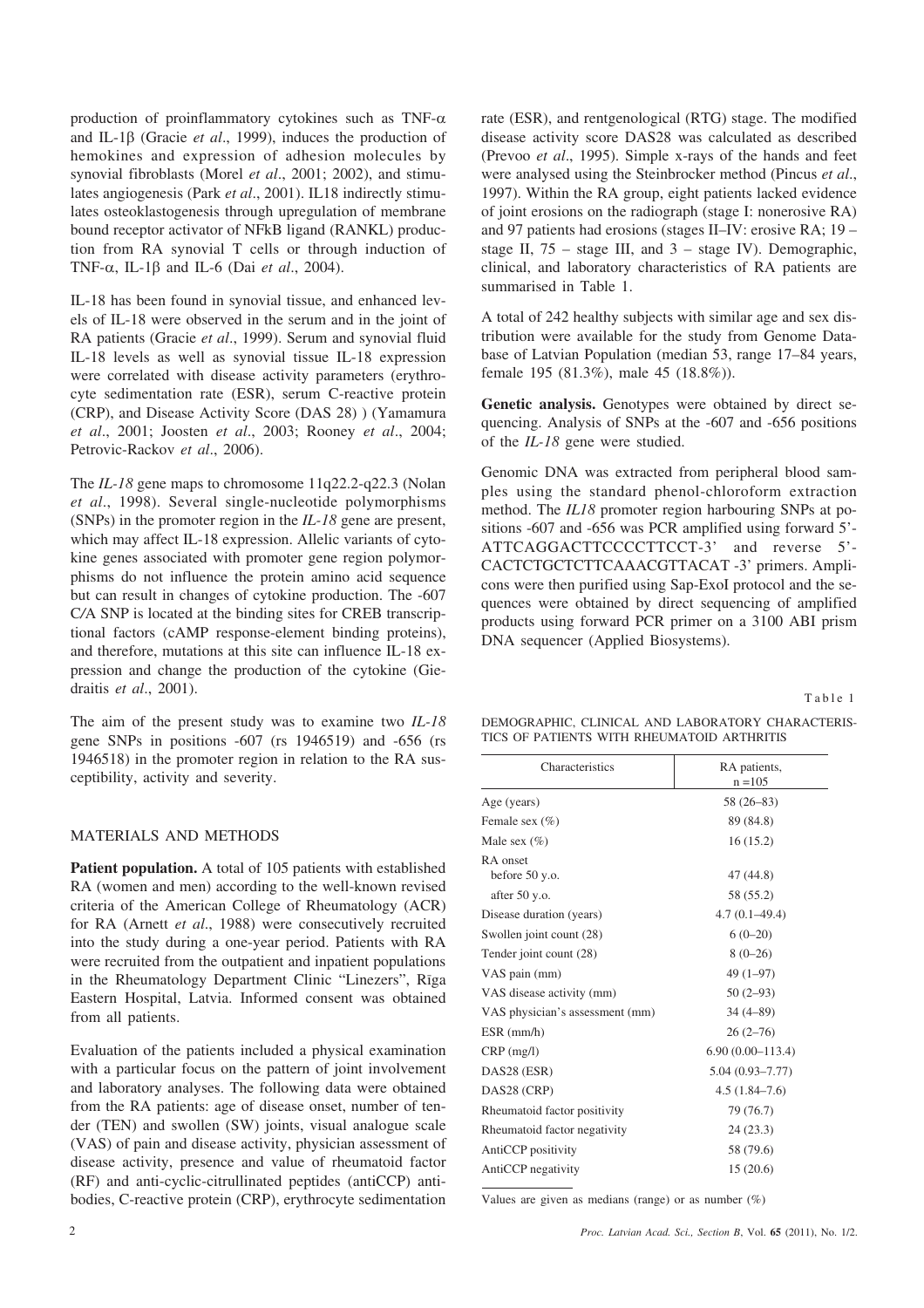The following PCR mix and conditions were used. PCR mix per sample contained 15 mkl of 2x PCR Master Mix (Fermentas Life Sciences, Lithuania), forward and reverse primers (1 mM) and 28 ng of dried genomic DNA. The cycling conditions for PCR were: 5 minutes of initial denaturation at 95 °C, followed by 32 cycles of 15 seconds at 95 °C, 30 seconds at 56 °C, 30 seconds at 72 °C, and final extension for 10 minutes at 72 °C.

**Statistical analysis.** The chi-squared test was used for the calculation of the deviation from the Hardy-Weinberg equilibrium. Fisher's exact test and chi-square tests was used to examine allele/genotype association with presence of RA and other qualitative variables (positive RF, anti CCP and others). Dichotomised variables were created for RF and anti- CCP levels (for RF positivity 14 IU/ml; for antiCCP positivity > 5.0 units/ml). ANOVA tests was used to compare quantitative variables (age at onset of RA, VAS, DAS28, SW28, TEN28, CRP, ESR) between genotype-stratified subgroups of RA patients. A *P* value less than 0.05 was considered statistically significant. Odds ratios (OR) were calculated with a 95% confidence interval (CI). All statistics were conducted using the software package SPSS, version 13.0.

## RESULTS

All genotyping results fit Hardy-Weinberg equilibrium. The distribution of alleles and genotypes is shown in Table 2.

There were no significant differences in the distribution of the *IL-18* gene alleles and genotypes between RA patients and the control group, but we found a difference in the frequencies of IL-18-607C/A and -656G/T genotypes, not alleles, between RA patients and the control group in women (Table 3).

We found a significant difference between frequencies of heterozygous versus homozygous genotypes; heterozygous genotypes -607CA and -656GT occurred more frequently in the RA group than in the control (Table 4). This difference was even larger when only women were considered (Table 5).

There were no differences in marker distributions between RA patients and the control for different age groups, men and control groups (data not shown). There were no differences found between age of onset RA, disease activity parameters (ESR, CRP, DAS28, SW28, TEN28), antibody status (RF positive/negative; antiCCP positive/negative), and RTG stages in RA group (data not shown).

## **DISCUSSION**

In the present study we examined SNPs at the -607 and -656 positions of the *IL-18* gene in the patients with RA, in relation to disease susceptibility, activity and severity.

We found a significant difference in between RA patients and the control group in the distribution of heterozygous ALLELIC AND GENOTYPIC FREQUENCIES OF *IL-18* GENE POLYMORPHISMS IN LATVIAN PATIENTS WITH RA AND CON-TROLS

|              | $RA$ , n $(\%)$               | Controls, $n$ $(\%)$              | $P$ -value |
|--------------|-------------------------------|-----------------------------------|------------|
| IL-18-656G/T |                               |                                   |            |
| Genotypes    | $n = 104$                     | $n = 237$                         |            |
| GG/GT/TT     | 37 (35.6)/58<br>(55.8)/9(8.7) | 99 (41.8)/105<br>(44.3)/33(13.9)  | 0.116      |
| Alleles      | $2n = 208$                    | $2n = 474$                        |            |
| G/T          | 132 (63.5)/76<br>(36.5)       | 303 (63.9)/171<br>(36.1)          | $0.931*$   |
| IL-18-607C/A |                               |                                   |            |
| Genotypes    | $n = 104$                     | $n = 237$                         |            |
| CC/CA/AA     | 37 (35.6)/58<br>(55.8)/9(8.7) | 100 (42.2)/104<br>(43.9)/33(13.9) | 0.102      |
| Alleles      | $2n = 208$                    | $2n = 474$                        |            |
| C/A          | 132 (63.5)/76<br>(36.5)       | 304 (64.1)/170<br>(35.9)          | $0.863**$  |

Values are given as number (%)

Odds ratio and the confidence interval at the 95% confidence level is indicated as OR and 95%CI, respectively

\*OR, 95%CI 0.986, 0.78–1.25

\*\*OR, 95%CI 1.02, 0.81–1.29

ALLELIC AND GENOTYPIC FREQUENCIES OF *IL-18* GENE POLYMORPHISMS IN LATVIAN WOMEN WITH RA AND CON-TROLS

|              | $RA$ , $n$ $(\%)$             | Controls, $n$ (%)               | $P$ -value |
|--------------|-------------------------------|---------------------------------|------------|
| IL-18-656G/T |                               |                                 |            |
| Genotypes    | $n = 89$                      | $n = 191$                       |            |
| GG/GT/TT     | 31 (34.8)/51<br>(57.3)/7(7.9) | 79 (41.4)/85<br>(44.5)/27(14.1) | 0.097      |
| Alleles      | $2n = 178$                    | $2n = 382$                      |            |
| G/T          | 113 (63.5)/65<br>(36.5)       | 243 (63.6)/139<br>(36.4)        | $1.000*$   |
| IL-18-607C/A |                               |                                 |            |
| Genotypes    | $n = 89$                      | $n = 191$                       |            |
| CC/CA/AA     | 31 (34.8)/51<br>(57.3)/7(7.9) | 80 (41.9)/84<br>(44.0)/27(14.1) | 0.084      |
| Alleles      | $2n = 178$                    | $2n = 382$                      |            |
| C/A          | 113 (63.5)/65<br>(36.5)       | 244 (63.9)/138<br>(36.1)        | $0.925**$  |

Values are given as number (%)

Odds ratio and the confidence interval at the 95% confidence level is indicated as OR and 95%CI, respectively

\*OR, 95%CI 1.00, 0.74–1.28

\*\*OR, 95%CI 1.01, 0.79–1.30

versus homozygous genotypes. A significant difference was also found when only the respective women groups were examined. Reports evaluating the role of *IL-18* promoter

Table 3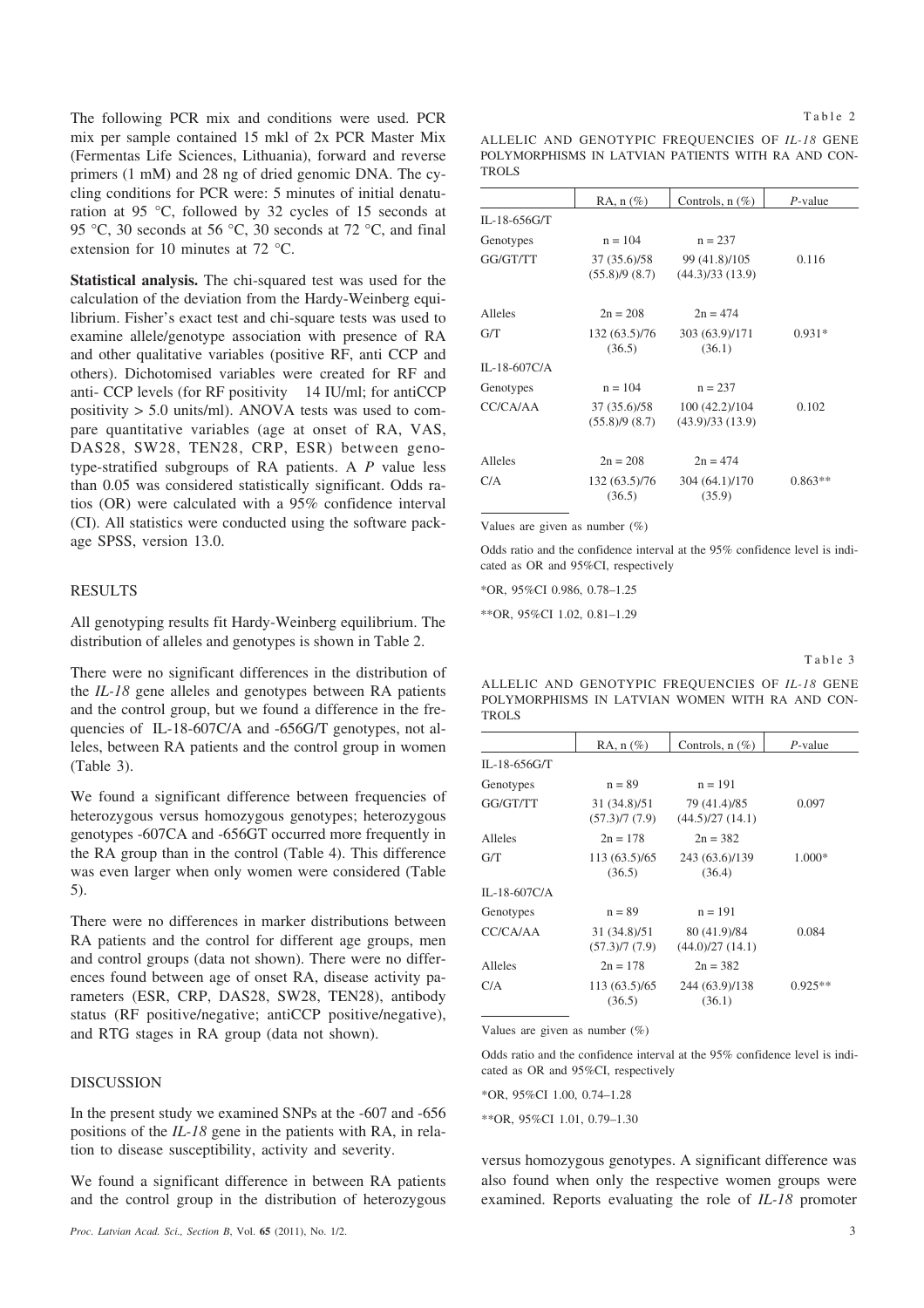| ٠<br>л<br>× |  |
|-------------|--|
|-------------|--|

Table 5

GENOTYPIC FREQUENCIES OF *IL-18* GENE POLYMORPHISMS IN LATVIAN PATIENTS WITH RA AND CONTROLS

| Genotypes         | $RA$ , n $(\%)$        | Controls, n              | P-value      | OR, 95%CI           |
|-------------------|------------------------|--------------------------|--------------|---------------------|
|                   |                        | (%)                      | $(\gamma^2)$ |                     |
| IL-18-656G/T      |                        |                          |              |                     |
| GTvs.GG+TT        | 58 (55.8)/46<br>(44.2) | 105 (44.3)/132<br>(55.7) | 0.060        | $1.37, 100 - 1.90$  |
| GTvs.TT           | 58 (86.6)/9<br>(13.4)  | 105 (76.1)/33<br>(23.9)  | 0.098        | $1.66, 0.90 - 3.07$ |
| GT+TTvs.GG        | 67 (64.4)/37<br>(35.6) | 138 (58.2)/99<br>(41.8)  | 0.337        | $1.20, 0.86 - 1.68$ |
| IL-18-607C/A      |                        |                          |              |                     |
| $C$ Avs. $C$ C+AA | 58 (55.8)/46<br>(44.2) | 104 (43.9)/133<br>(56.1) | 0.046        | $1.39, 1.01 - 1.93$ |
| $C$ Avs.AA        | 58 (86.6)/9<br>(13.4)  | 104 (75.9)/33<br>(24.1)  | 0.097        | $1.67, 0.90 - 3.09$ |
| $CA+AAvs.CC$      | 67(64.4)/37<br>(35.6)  | 137 (57.8)/100<br>(42.2) | 0.281        | $1.23, 0.87 - 1.71$ |

Values are given as number (%)

Odds ratio and the confidence interval at the 95% confidence level is indicated as OR and 95%CI, respectively

| GENOTYPIC FREQUENCIES OF IL-18 GENE POLYMORPHISMS IN |  |
|------------------------------------------------------|--|
| LATVIAN WOMEN WITH RA AND CONTROLS                   |  |

| Genotypes    | RA, $n$ $(\%)$         | Controls, n<br>(%)      | P-value<br>$(\gamma^2)$ | OR, 95%CI           |
|--------------|------------------------|-------------------------|-------------------------|---------------------|
| IL-18-656G/T |                        |                         |                         |                     |
| GT vs. GG+TT | 51 (57.3)/38<br>(42.7) | 85 (44.5)/106<br>(55.5) | 0.054                   | $1.42, 1.00 - 2.01$ |
| GT vs. TT    | 51 (87.9)/7<br>(12.1)  | 85 (75.9)/27<br>(24.1)  | 0.071                   | $1.82, 0.91 - 3.65$ |
| GT+TT vs. GG | 58 (65.2)/31<br>(34.8) | 112 (58.6)/79<br>(41.4) | 0.358                   | 1.21, 0.84–1.74     |
| IL-18-607C/A |                        |                         |                         |                     |
| CA vs. CC+AA | 51 (57.3)/38<br>(42.7) | 84 (44.0)/107<br>(56.0) | 0.041                   | 1.44, 1.02–2.04     |
| CA vs. AA    | 51 (87.9)/7<br>(12.1)  | 84 (75.7)/27<br>(24.3)  | 0.070                   | 1.84, 0.92–3.68     |
| CA+AA vs. CC | 58 (65.2)/31<br>(34.8) | 111 (58.1)/80<br>(41.9) | 0.295                   | 1.23, 0.85-1.77     |

Values are given as number (%)

Odds ratio and the confidence interval at the 95% confidence level is indicated as OR and 95%CI, respectively

polymorphisms in RA patients have shown variable results for different SNPs. Sivalingam *et al* (2003) found that controls had significantly higher frequency of the AA genotype at position -607 when compared to RA patients and concluded that the AA genotype at position -607 is associated with a protective effect against development of RA in Chinese individuals. Rueda *et al.* (2005) observed no statistically significant differences between RA patients and controls in allelic and genotypic frequencies of -607C/A and -137C/G IL-18 promoter polymorphisms. In addition, no association was found with the haplotypes inferred by the two polymorphisms and RA susceptibility. RA patients were stratified according to sex, age at the onset of the disease rheumatoid factor status, and extraarticular manifestations and no association was found with these polymorphisms. Therefore, the conclusion is that studied polymorphisms within the IL-18 promoter region do not play a major role in RA predisposition.

Gracie *et al.* (2005) found that the -607C/-137C haplotype was more prevalent in Caucasian RA patients than in a control group and concluded that SNP of both positions contribute to the genetic background of RA pathogenesis.

Lee *et al.* (2007) reported a significantly higher frequency of the 105A allele of the IL-18-105A/C SNP in Chinese rheumatoid arthritis patients compared with controls. The relative risk of rheumatoid arthritis was stronger in 105A homozygotes. Sugiura *et al.* (2006) showed that 12 SNP within the promoter region of the *IL-18* gene were associated with susceptibility to juvenile idiopathic arthritis (JIA) in Japanese patients. There was a strong association between the diplotype configuration of S01/S01 of the *IL-18* gene and JIA. T at position -656, A at position -607, and G at position -137 were the components of haplotype S01.

In the recent study by Pawlik *et al.* (2009), where seven *IL-18* gene SNPs were studied, no significant differences were found in the distributions of the genotypes except for rs360722 and haplotypes between RA patients and a control group. Age at RA diagnosis was lower in carriers of the -607 CC and rs187238 GG genotypes. Erosive disease was diagnosed more frequently in patients with the -607 CC and AC genotypes than in AA homozygotes.

A possible explanation for the discordant results could be linkage with other polymorphisms within the gene or within other genes; another one might be the variation of genetic susceptibility between ethnic groups (Burchard *et al*., 2003). Allelic heterogeneity exists between ethnic groups, and different variations within the same gene can contribute to disease risk (Colhoun *et al*., 2003).

It is well known that gene promoter polymorphisms can affect the level of protein production. The gene sequence can be associated with a cytokine phenotype. Homozygotes for the high-producer allele are the highest producers of the cytokine, homozygotes for the low-producer allele are the lowest producers of the cytokine and heterozygotes are intermediate. On the other hand, we can assume that homozygotes for the allele are the lowest producers of the cytokine and heterozygotes are the highest producers of the cytokine. Khripko *et al.* (2008) studied distribution of *IL-18* allele variants at positions -607C/A and -137G/C in healthy donors from Siberia and the influence of these allele variants on the level of IL-18 production by peripheral blood mononuclear cells (PBMCs). The authors found that lipopolysaccharide (LPS)-stimulated production of IL-18 by PBMC from healthy donors was significantly greater in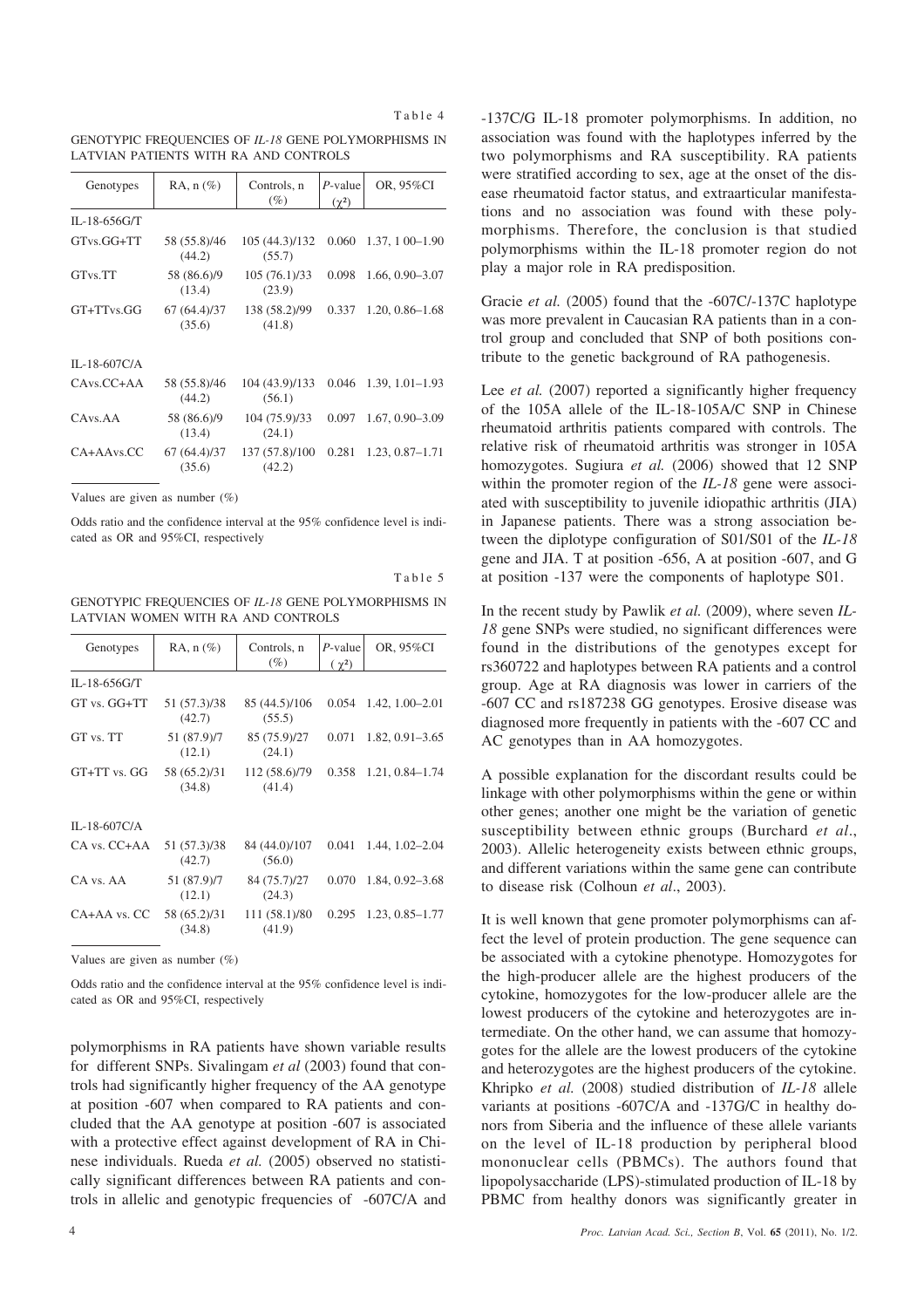those carrying the CA genotype at the -607 position, compared with donors with the -607CC genotype.

RA is one of many autoimmune diseases that is predominant in women, as it has a female-to-male ratio 2:1 to 3:1. Sex hormones can have significant effects on the cells known to participate in RA. However, the specific mechanisms responsible for increased susceptibility to RA in women are uncertain. Padyukov *et al.* (2004) showed an association of IL10 -1087 genotypes in woman with RA compared with men and controls. The observed difference in frequencies of alleles and genotypes of the *IL-18* gene in positions -607 and -656 between RA patients and the control group in women suggests that RA in woman is a different disease subset. Further studies are needed and using a larger patient group, covering all rheumatology departments in Latvia. Patients should be enrolled based on the same inclusion criteria and with similar phenotypic data as used in the present study.

In conclusion, heterozygous states CA and GT at positions -607 and -656, respectively, of *IL-18* gene may influence susceptibility to RA. More studies on a larger patient group is needed, to explore this association in Latvian population. On the basis of the investigated *IL-18* polymorphisms, female patients with RA seem to represent a separate disease subgroup.

#### **REFERENCES**

- Arnett, F.C., Edworthy, S.M., Bloch, D.A., McShane, D.J., Fries, J.F., Cooper, N.S., Healey, L.A., Kaplan, S.R., Liang, M.H., Luthra, H.S. (1988). The American Rheumatism Association 1987 revised criteria for the classification of rheumatoid arthritis. *Arthritis Rheum*., **31**(3), 315–324.
- Burchard, E.G., Ziv, E., Coyle, N., Gomez, S.L, Tang, H., Karter, A.J., Mountain, J.L., Pérez-Stable, E.J., Sheppard, D., Risch, N. (2003). The importance of race and ethnic background in biomedical research and clinical practice. *New Engl. J. Med*., **348**(12), 1170–1175.
- Colhoun, H.M., McKeigue, P.M., Davey-Smith, G. (2003). Problems of reporting genetic associations with complex outcomes. *Lancet*, **361**,  $865 - 872.$
- Dai, S.M., Nishioka, K., Yudoh, K. (2004). Interleukin (IL) 18 stimulates osteoclast formation through synovial T cells in rheumatoid arthritis: Comparison with IL1 beta and tumour necrosis factor alpha. *Ann. Rheum. Dis*., **63**(11), 1379–1386.
- Dinarello, C.A. (1999) IL-18: A TH1-inducing, proinflammatory cytokine and new member of the IL-1 family. *J. Allergy Clin. Immunol*., **103**(1 Pt 1), 11–24.
- Dinarello, C.A., Novick, D., Puren, A.J., Fantuzzi, G., Shapiro, L., Mühl, H., Yoon, D. Y., Reznikov, L.L., Kim, S.H., Rubinstein, M. (1998). Overview of interleukin-18: More than an interferon-gamma inducing factor. *J. Leukoc. Biol*., **63**(6), 658–664.
- Feldmann, M., Brennan, F.M., Maini, R.N. (1996). Role of cytokines in rheumatoid arthritis. *Annu. Rev. Immunol*., **14**, 397–440.
- Gardella, S., Andrei C., Costigliolo, S., Poggi, A., Zocchi, M.R., Rubartelli, A. (1999). Interleukin-18 synthesis and secretion by dendritic cells are modulated by interaction with antigen-specific T cells. *J. Leukoc. Biol*., **66**(2), 237–241.
- Giedraitis, V., He, B., Huang, W.X., Hillert, J. (2001). Cloning and mutation analysis of the human *IL-18* promoter: A possible role of polymorphisms in expression regulation. *J. Neuroimmunol*., **112**(1–2), 146–152.
- Gracie, J.A., Forsey, R.J., Chan, W.L., Gilmour, A., Leung, B.P., Greer, M.R., Kennedy, K., Carter, R., Wei, X.Q., Xu, D., Field, M., Foulis, A., Liew, F.Y., McInnes, I.B. (1999). A proinflammatory role for IL-18 in rheumatoid arthritis. *J. Clin. Invest*., **104** (10), 1393–1401.
- Gracie, J.A, Koyama, N., Murdoch, J., Field, M., McGarry, F., Crilly, A., Schobel, A., Madhok, R., Pons-Kühnemann, J., McInnes, I.B., Möller, B. (2005). Disease association of two distinct *interleukin-18* promoter polymorphisms in Caucasian rheumatoid arthritis patients. *Genes Immun*., **6**(3), 211–216.
- Joosten, L.A., Radstake, T.R., Lubberts, E., van den Bersselaar, L.A., van Riel, P.L., van Lent, P.L., Barrera, P., van den Berg, W.B. (2003). Association of *interleukin-18* expression with enhanced levels of both interleukin-1beta and tumor necrosis factor alpha in knee synovial tissue of patients with rheumatoid arthritis. *Arthritis Rheum*., **48**(2), 339–347.
- Khripko, O.P., Sennikova, N.S., Lopatnikova, J.A., Khripko, J.I., Filipenko, M.L., Khrapov, E.A., Gelfgat, E.L., Yakushenko, E.V., Kozlov, V.A., Sennikov, S.V. (2008). Association of single nucleotide polymorphisms in the *IL-18* gene with production of IL-18 protein by mononuclear cells from healthy donors. *Mediators Inflamm*., DOI: 10.1155/2008/309721.
- Lee, C.C., Lin, W.Y., Wan, L., Tsai, Y., Lin, Y.J., Tsai, C.H., Huang, C.M., Tsai, F.J. (2007). *Interleukin-18* gene polymorphism, but not interleukin-2 gene polymorphism, is associated with rheumatoid arthritis. *Immunogenetics*, **59**(6), 433–439.
- Morel, J.C., Park, C.C., Kumar, P., Koch, A.E. (2001). Interleukin-18 induces rheumatoid arthritis synovial fibroblast CXC chemokine production through NFkappaB activation. *Lab. Invest*., **81**(10), 1371–1383.
- Morel, J.C., Park, C.C., Zhu, K., Kumar, P., Ruth, J.H., Koch, A.E. (2002). Signal transduction pathways involved in rheumatoid arthritis synovial fibroblast interleukin-18-induced vascular cell adhesion molecule-1 expression. *J. Biol. Chem*., **277**(38), 34679–34691.
- Nolan, K.F., Greaves, D.R., Waldmann, H. (1998). The human interleukin 18 gene *IL-18* maps to 11q22.2–q22.3, closely linked to the *DRD2* gene locus and distinct from mapped *IDDM* loci. *Genomics*, **51**(1), 161–163.
- Okamura, H., Tsutsi, H., Komatsu, T., Yutsudo, M., Hakura, A., Tanimoto, T., Torigoe, K., Okura, T., Nukada, Y., Hattori, K. (1995). Cloning of a new cytokine that induces IFN-gamma production by T cells. *Nature*, **378**(6552), 88–91.
- Padyukov, L., Hytonen, A.M., Smolnikova, M., Hahn-Zoric, M., Nilsson, N., Hanson, L. A., Tarkowski, A., Klareskog, L. (2004). Polymorphism in promoter region of *IL10* gene is associated with rheumatoid arthritis in women. *J. Rheumatol*., **31**(3), 422–425.
- Park, C.C., Morel, J.C., Amin, M.A., Connors, M.A., Harlow, L.A., Koch, A.E. (2001). Evidence of IL-18 as a novel angiogenic mediator. *J. Immunol*., **167**(3), 1644–1653.
- Pawlik, A., Kurzawski, M., Drozdzik, M., Dziedziejko, V., Safranow, K., Herczynska, M. (2009). Interleukin-18 gene (*IL-18*) promoter polymorphisms in patients with rheumatoid arthritis. *Scand. J. Rheumatol*., **38**(3), 159–165.
- Petrovic-Rackov, L., Pejnovic, N. (2006). Clinical significance of IL-18, IL-15, IL-12 and TNF-alpha measurement in rheumatoid arthritis. *Clin. Rheumatol*., **25**(4), 448–452.
- Pincus, T., Larsen, A., Brooks, R.H., Kaye, J., Nance, E.P., Callahan, L.F. (1997). Comparison of 3 quantitative measures of hand radiographs in patients with rheumatoid arthritis: Steinbrocker stage, Kaye modified Sharp score, and Larsen score. *J. Rheumatol*., **24**(11), 2106–2112.
- Prevoo, M. L., van 't Hof, M.A., Kuper, H.H., van Leeuwen, M.A., van de Putte, L.B., van Riel, P.L. (1995). Modified disease activity scores that include twenty-eight-joint counts. Development and validation in a prospective longitudinal study of patients with rheumatoid arthritis. *Arthritis Rheum.*, **38**(1), 44–48.
- Rooney, T., Murphy, E., Benito, M., Roux-Lombard, P., FitzGerald, O., Dayer, J.M., Bresnihan, B. (2004). Synovial tissue interleukin-18 expression and the response to treatment in patients with inflammatory arthritis. *Ann. Rheum. Dis.*, **63**(11), 1393–1398.